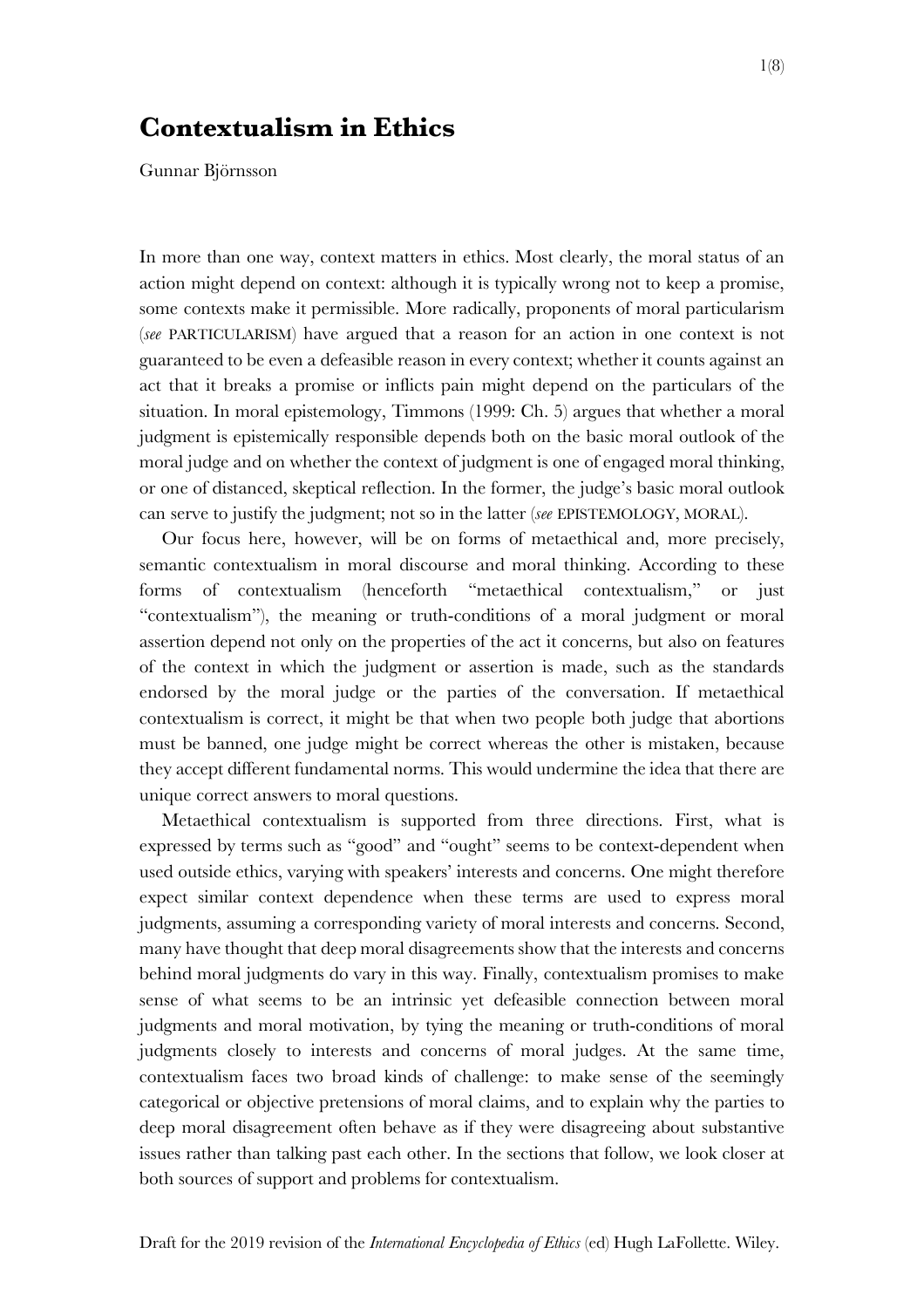# **The Context Dependence of "Good" and "Ought"**

It is well known that the content of what we say is determined not only by the words we choose, but also by the context in which the words are used. Clearly, what claim is made by an utterance of "I am here now" depends on the time and place of the utterance, and on who is making it: "now," "here," and "I" pick out different times, places, and individuals in different contexts. Similarly, the judgments expressed when we say of someone that she is "tall" might variously measure her against the length of others her age, or others her age and sex, or against that of, say, professional basketball players.

Interestingly, context-sensitivity also seems to be a feature of expressions used to make moral or normative claims, such as "obligation," "right," "wrong," "must," "ought," and "good." We shall focus on "ought" and "good," beginning with the latter. Consider a sentence such as:

(1) "The weather is good."

If it is uttered by tourists considering a day at the beach, it seems to say that the weather answers to the requirements for a pleasant day at the beach; if uttered by farmers considering crop yields, it would instead be saying that the weather answers to the requirements for a high crop yield. Since these are different requirements, one utterance of the sentence might be true while the other is false, even if the utterances concern the weather at the same time and same place.

In light of these and other examples, it seems clear that "good" means, roughly, "such as to satisfy requirement R," where R varies across contexts (see Mackie 1977: 55–6; for similar suggestions, see Finlay 2014: Ch. 2; Thomson 2008: Chs. 1–4). The relevant requirement, R, is often clear from the kind of thing called "good": "a good conversation" typically means one satisfying typical requirements on conversations, and "a good knife" means one satisfying the requirements that we typically have when using knives, i.e., cutting and handling well. At other times, R is clear from our specific knowledge of the interests and concerns of the speaker: a scenographer talking about "a good knife" might have in mind one fitting a certain scene well, whether or not it cuts well. When the kinds of requirements in question are otherwise unclear, they are often made more explicit: "good for the crops," "good for a day at the beach," "good for you but not for me."

"Ought" seems to display similar patterns of context dependence. In general, to say that something ought to be the case or that someone ought to do it seems to express that it is "favored" among some set of relevant alternatives. What varies from context to context are the considerations that select the relevant alternatives and favor one of them. For example, depending on context, an alternative might be favored because it is probable given the evidence, or makes the achievement of some end most probable, or conforms better to some ideal:

- (2) "*Since she left almost an hour ago*, she ought to be here soon."
- (3) "[*Given what we knew*,] It ought to have dissolved; I wonder why it didn't" (Mackie 1977: 73).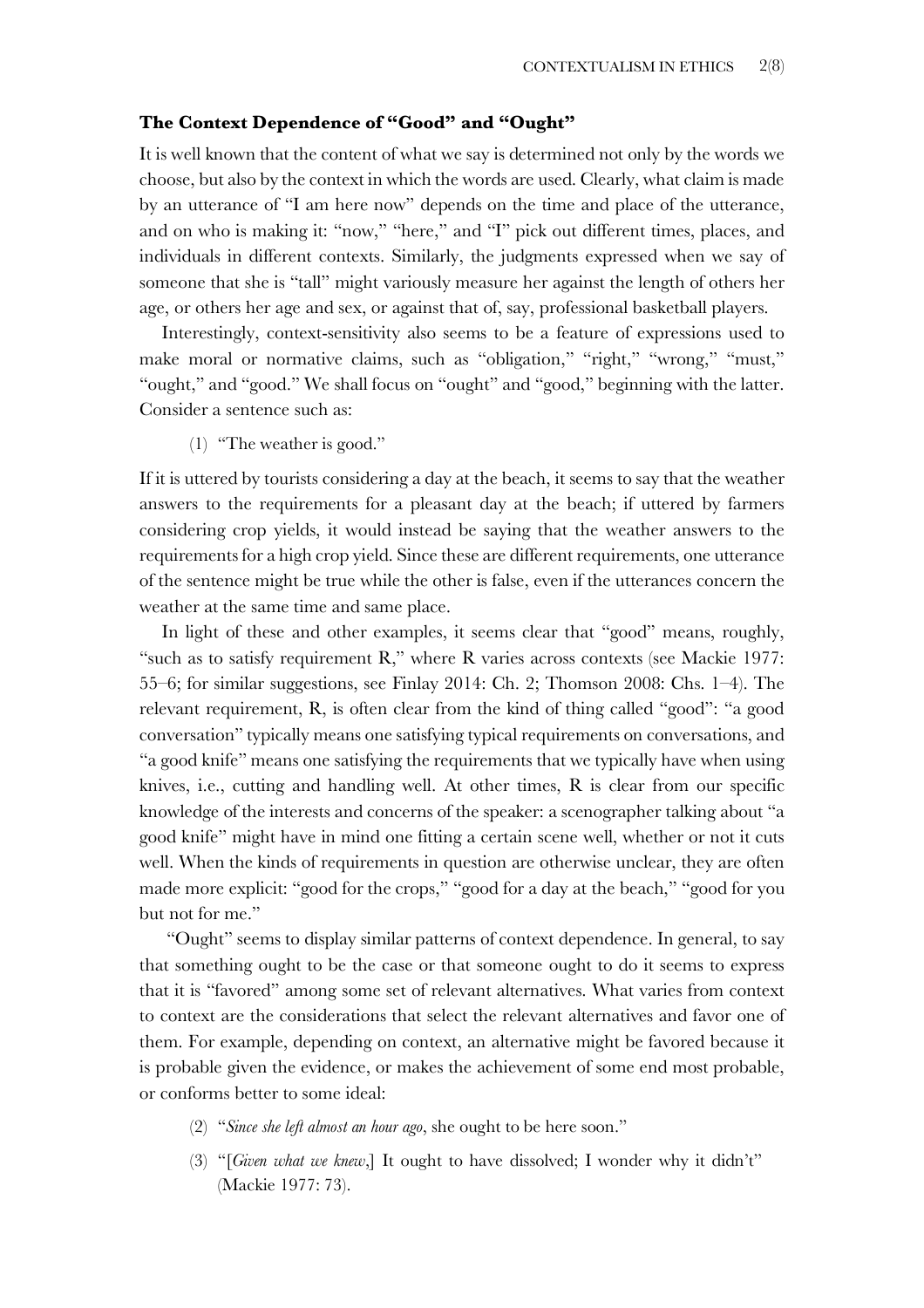- (4) "*To look more casual*, Jill ought to wear blue jeans."
- (5) "*To open the safe*, Jill ought to use a Phillips screwdriver" (cf. Wedgwood 2007: 117).

As with "good," context might make the italicized explications of the relevant considerations unnecessary: watching Jill struggling to open the safe, we can utter (5) without the explication, to the same effect.

Notice that "ought" judgments that relate to goals or ideals need not express the speaker's endorsement of the goal or ideal in question: (4) and (5) might be uttered as pieces of conditional advice, or as matter‐of‐fact information about dress codes or locksmithery. Similarly, "ought" judgments can be made relative to a restriction of alternatives that we do not endorse, as in:

(6) "*Since you are not going to stop shooting up heroin*, you ought at least to use clean needles" (cf. Jackson 1985: 181–2; Wedgwood 2007: 119).

Judgments can also be made both relative to evidence that we ourselves possess, and relative to evidence possessed by an agent who we think ought to do something. For example, looking down from above on someone making his way through a maze, we might be correct in saying both of the following:

- (7) "*He has no way of knowing it*, but he ought to turn left at this point."
- (8) "*Given what he knows*, he ought to turn right at this point" (Wedgwood 2007: 118; my italics).

Again, although explicit indications of the relevant states of evidence often help, the right conversational context makes them redundant. (For different ways of understanding the context dependence of "ought" judgments, see Mackie 1977: Ch. 3; Wedgwood 2007: Ch. 5; Price 2008: Ch. 2; and Finlay 2014: Ch. 3. For criticism, see Thomson 2008: Chs. 10–11.)

# **From Semantic Context Dependence to Metaethical Contextualism**

The discussion in the previous section left open numerous questions about the exact analyses of "ought" and "good," and said nothing about how context determines the content of claims involving these terms. What seems clear, however, is that what utterances using those terms express does depend on context, and more precisely on interests, goals, and ideals that are relevant in that context. Our question now is whether this extends to uses of "good" and "ought" in *ethical* contexts, such that two people who are considering whether an action is morally good, or whether it ought to be performed, might be asking different questions. In other words, does the contextual variation support *metaethical* contextualism?

We have already seen one possible example of this, illustrated by  $(7)$  and  $(8)$ : apparently some "ought" judgments mean to identify the alternative that is morally or rationally ideal in relation to the knowledge or beliefs of the agent, whereas other judgments also take into account information that the agent lacks (Jackson 1985; Finlay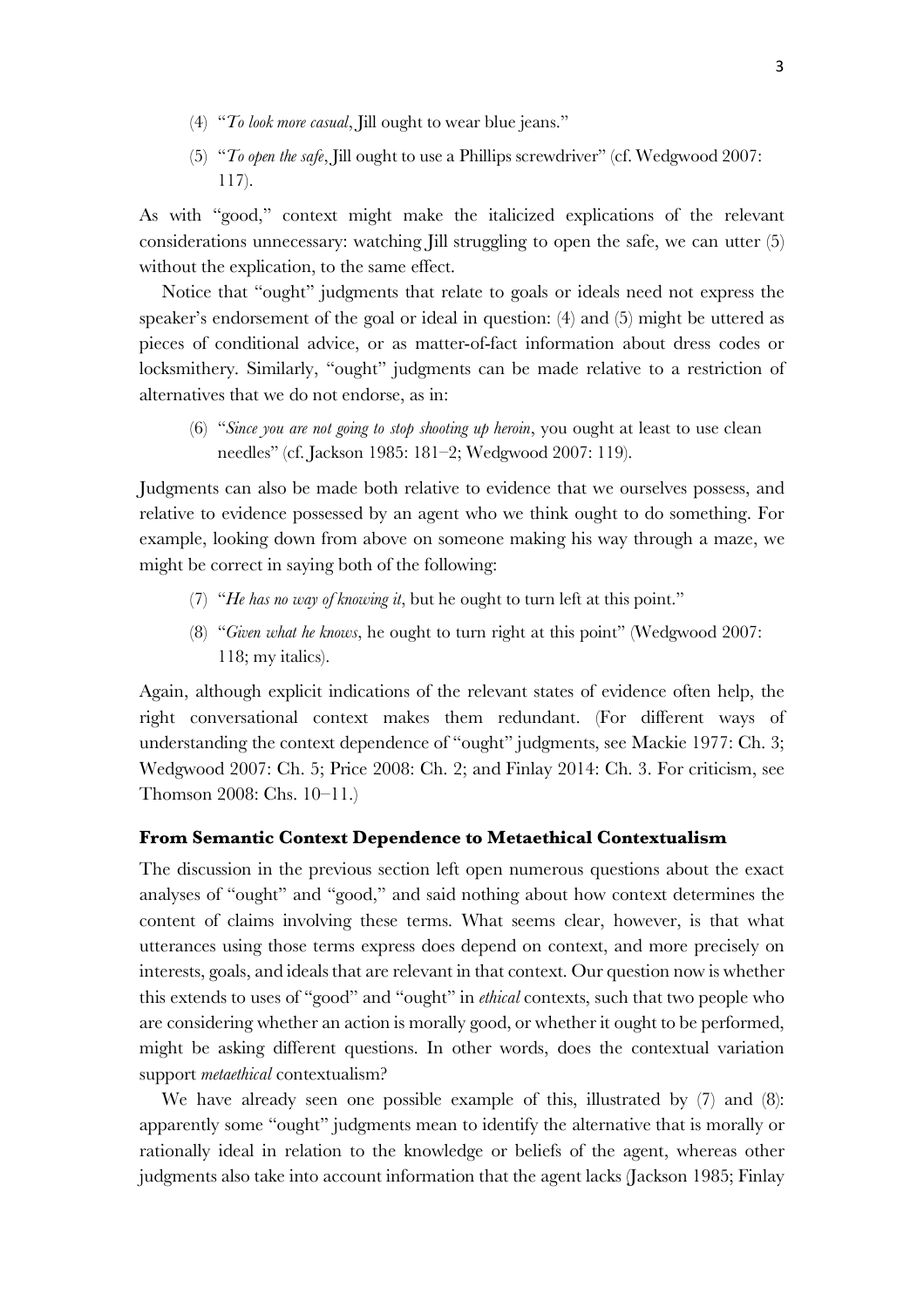2014). If such information relativity is possible, perhaps differences between those who tie the moral status of actions to their actual consequences and those who tie it to their expected consequences stem from a focus on different moral questions. That there are different such questions is further suggested by thoughts about what one ought to do in cases of normative uncertainty:

(9) "I know that the correct theory is either utilitarianism (in which case I ought to choose policy A) or prioritarianism (in which case I ought to choose policy B). But since I have no idea which of these two theories is right, I ought to choose policy C. For on either theory, policy C is a close second." (Pittard and Worsnip 2017: 168).

This line of reasoning seems to presuppose that the ought-claim of the conclusion is compatible with the ought-claims of utilitarianism and prioritanism. The apparent intelligibility of this reasoning, whether sound or not, thus suggests that we readily recognize different ought-questions.

More contentious and radical than information relativity is the idea that the content of moral judgments varies with the ideals operative in the context of judgment. Here, proponents of metaethical relativism have argued that deep moral disagreement and differences in moral outlook between cultures, or between, say, liberals and conservatives or consequentialists and deontologists, make it implausible that the truth‐ conditions of their moral judgments coincide (*see* RELATIVISM, MORAL; DISAGREEMENT, MORAL). If sentences involving "good" and "ought" generally express different claims depending on the requirements, ends, and ideals that speakers take to be relevant to their judgments, this would seem to provide a natural fit for the moral relativist, accommodating both individual and cultural moral variation.

However, some who have stressed context dependence have simultaneously rejected metaethical relativism. Even if one thinks that the terms used to express moral judgments are context-dependent, one might also think that, in moral contexts, our judgments relate to the same fundamental requirements (see Mackie 1977; Wedgwood 2007). In the following section, we consider some of the concerns that people have raised against metaethical contextualism.

# **Categoricality, Motivation, and Disagreement**

One common objection to metaethical contextualism is that it fails to capture the practical relevance or normativity (*see* NORMATIVITY) of moral judgments. If moral "ought" judgments are always relative to some set of considerations, and if there are numerous such sets that favor different alternatives, morality seems neither to offer practical guidance nor demand any particular action (see, e.g., Montminy 2007). What the contextualist can say, however, is that when we are asking ourselves what we ought to do, then, insofar as our question has a determinate content, we are already relating that question to one particular set of considerations. Moreover, insofar as these are considerations that we ourselves endorse acting from, the judgment we arrive at will be practically relevant for us.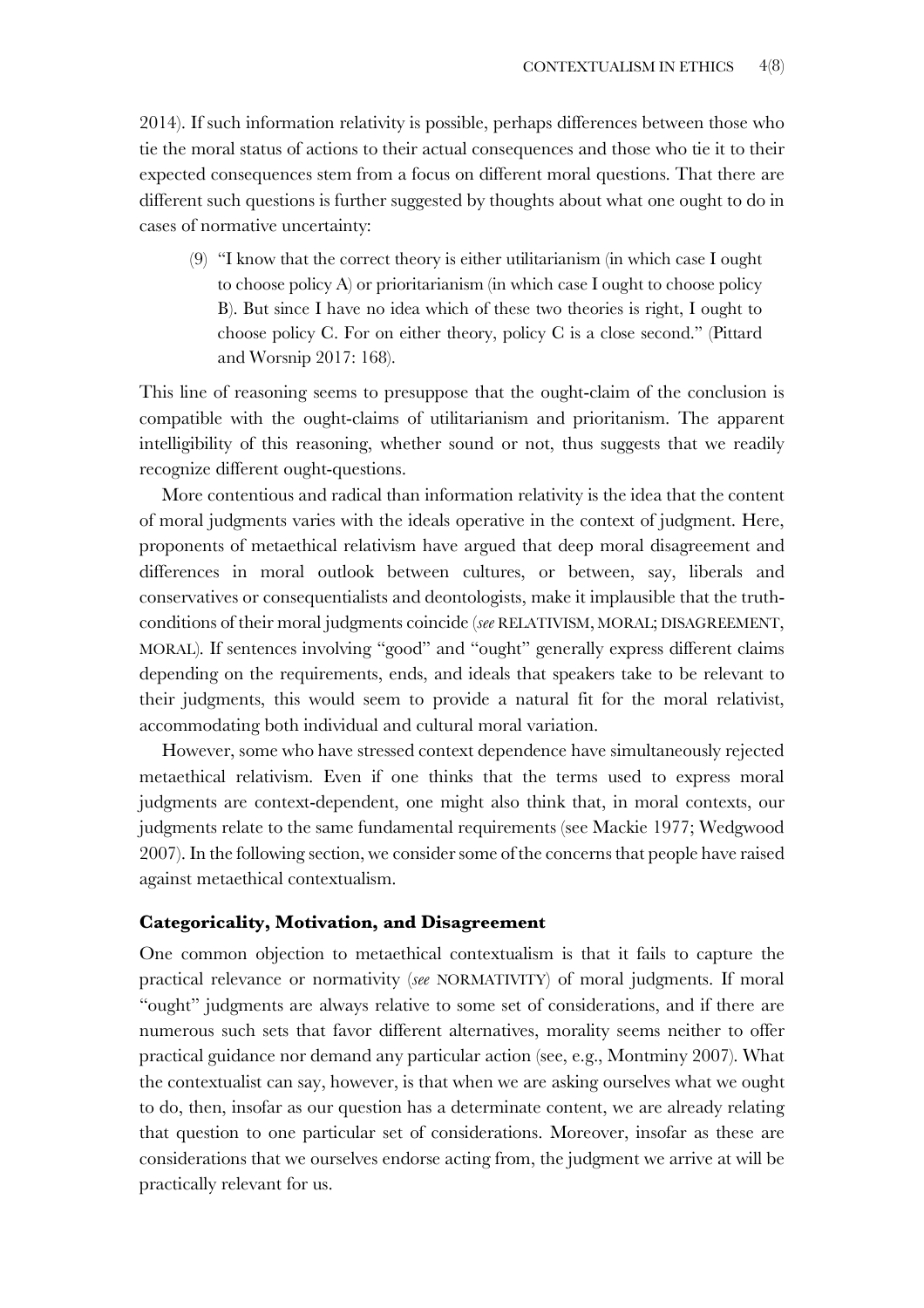Even so, one might think that metaethical contextualism fails to capture the sense in which we intend our judgments to relate to the *correct* set of moral considerations, not just the set that we happen to endorse. But it is unclear how this would be a problem for contextualism. Insofar as one's sense that considerations should be correct has reasonably determinate content, the contextualist can understand it as constituting an abstract or higher‐order way of specifying the considerations that one endorses. As long as standards of correctness vary across contexts, the upshot would still be a form of metaethical contextualism. Moreover, deep moral disagreement does seem to involve variation not only in what parties count as relevant moral considerations, but also in standards of correctness.

A related but importantly different objection focuses on the connection between moral judgments and moral motivation. According to metaethical contextualism, our motivation to act on a particular "ought" judgment depends on something external to the judgment itself, in particular on whether we are motivated by the set of considerations invoked by the judgment. This might seem highly plausible for some explicitly relativized or conditional "ought" claims (such as the claim that, in order to look more casual, I ought to wear blue jeans). But in normal cases that lack explicit relativization, thinking that one ought to do something and being at least somewhat motivated to do it do not seem to be two separate states: the motivation seems internal to the judgment. Similarly, to think that an action is "good" often seems to already involve being in favor of its performance. Many have taken this to suggest that moral judgments are either beliefs with contents that are somehow intrinsically motivating or desires or preferences of some sort rather than beliefs (*see* INTERNALISM, MOTIVATIONAL; COGNITIVISM; NON-COGNITIVISM).

Though contextualism might seem incompatible with an intimate connection between "ought" judgments and motivation, some have instead argued that contextualism is particularly well placed to account for this connection. While denying that the content and nature of "ought" and "good" judgments guarantee motivation, Dreier (1990) and (in more detail) Finlay (2014: Ch. 5) suggest that, in identifying the content of a given "ought" sentence, we normally assume that the set of considerations that it relates to is one that motivates the speaker. (Similarly for the requirements that a "good" sentence relates to.) The reason for this is that, in contexts where it is not otherwise clear to what considerations an occurrence of "ought" relates, the audience can reasonably assume that the considerations are ones that matter to the speaker: otherwise, why make the claim? (This assumption is especially reasonable in contexts where the speaker is engaged in practical deliberation.) Making an "ought" claim in such contexts thus creates a presupposition that the speaker cares about the relevant considerations, whatever they are. Since this presupposition precedes any assignment of a specific content to the "ought" claim, it will naturally seem that the motivation is inseparable from the judgment expressed.

If this pragmatic account is correct, it seems to capture the practical relevance of moral judgments without postulating intrinsically motivating contents or taking on the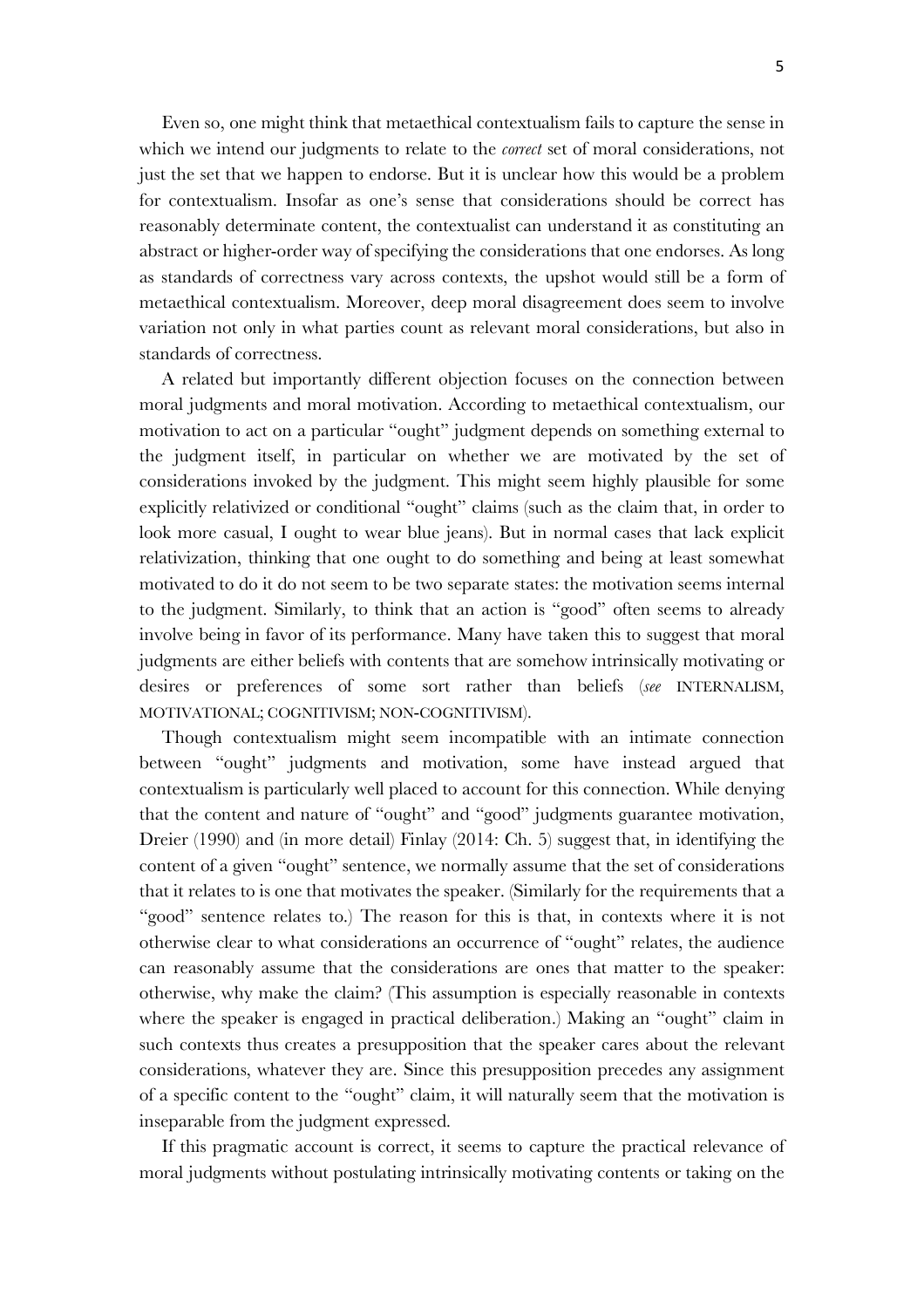difficulties of a non‐cognitivist analysis of moral judgments. Moreover, it leaves room for cases suggesting that motivation is external to "ought" judgments: cynics, amoralists, or apathetic people who realize that they ought not to do what they are doing, but who are unmoved by this thought (*see* AMORALIST). Contextualism allows that such characters make judgments in relation to the requirements and considerations that they were once moved by, or that other people in their community are moved by.

Contextualist analyses of "ought" might also provide a natural fit for the idea that what an agent ought morally to do must be an action that the agent could be (rationally) motivated to do (*see* RATIONALISM IN ETHICS). In many contexts where we make judgments about what someone ought to do, our judgments seem to have a rational practical point, being intended to identify an action that the agent could (in principle) be rationally convinced to do, or has internal reasons to do (*see* REASONS, INTERNAL AND EXTERNAL; cf. Finlay 2006). If the truth-conditions of "ought" judgments depend on our concerns in making them, as examples of the context dependence of "ought" suggest, the truth of judgments with this particular point could well depend on whether the action in question is favored by an ideal or end that the agent could be rationally compelled by. Furthermore, if agents' varying subjective desires determine what ideals or ends agents can be rationally compelled by, they would determine what agents ought to do, in the sense expressed by these judgments. The upshot would be a version of normative relativism, though one restricted to practical "ought" judgments with a rational practical point.

Perhaps the most common and serious objection to metaethical contextualism is that it misrepresents agreement and disagreement (see Lyons 1976 for a classical statement; cf. Dreier 2009). For example, it seems natural to say not only that those on the other side of seemingly intractable moral controversies about abortion, animal rights, ownership rights, etc. ultimately relate to *different* moral considerations, but also that we *disagree* with their judgments and, often, that they are wrong or mistaken. In saying this, we seem to do two things. First, we attribute moral judgments to those on the other side, understanding that these judgments are based on *their* fundamental moral outlook. Second, we assess the correctness of their judgments based on *our* moral outlook. This two‐part practice seems hard to reconcile with the contextualist assumption that the truth‐conditions of moral judgments depend on the considerations that moral judges relate to when making their judgments. Given this assumption, our assessments seem blatantly *insensitive* to the truth-conditions of the judgments assessed. Also, this insensitivity would contrast starkly with how we assess judgments involving some other context‐dependent expressions. If Alexander says of 7‐year‐old Beth that "she is tall," clearly comparing her with other children her age, we would not naturally say that Alexander is wrong merely because Beth struck us as short compared to adults. If he is wrong, it seems, it would be because he got *his* comparison wrong, not ours.

Metaethical contextualists seem to have two broad kinds of options in trying to explain these phenomena.

The first sort of explanation would be that, in attributing disagreement and making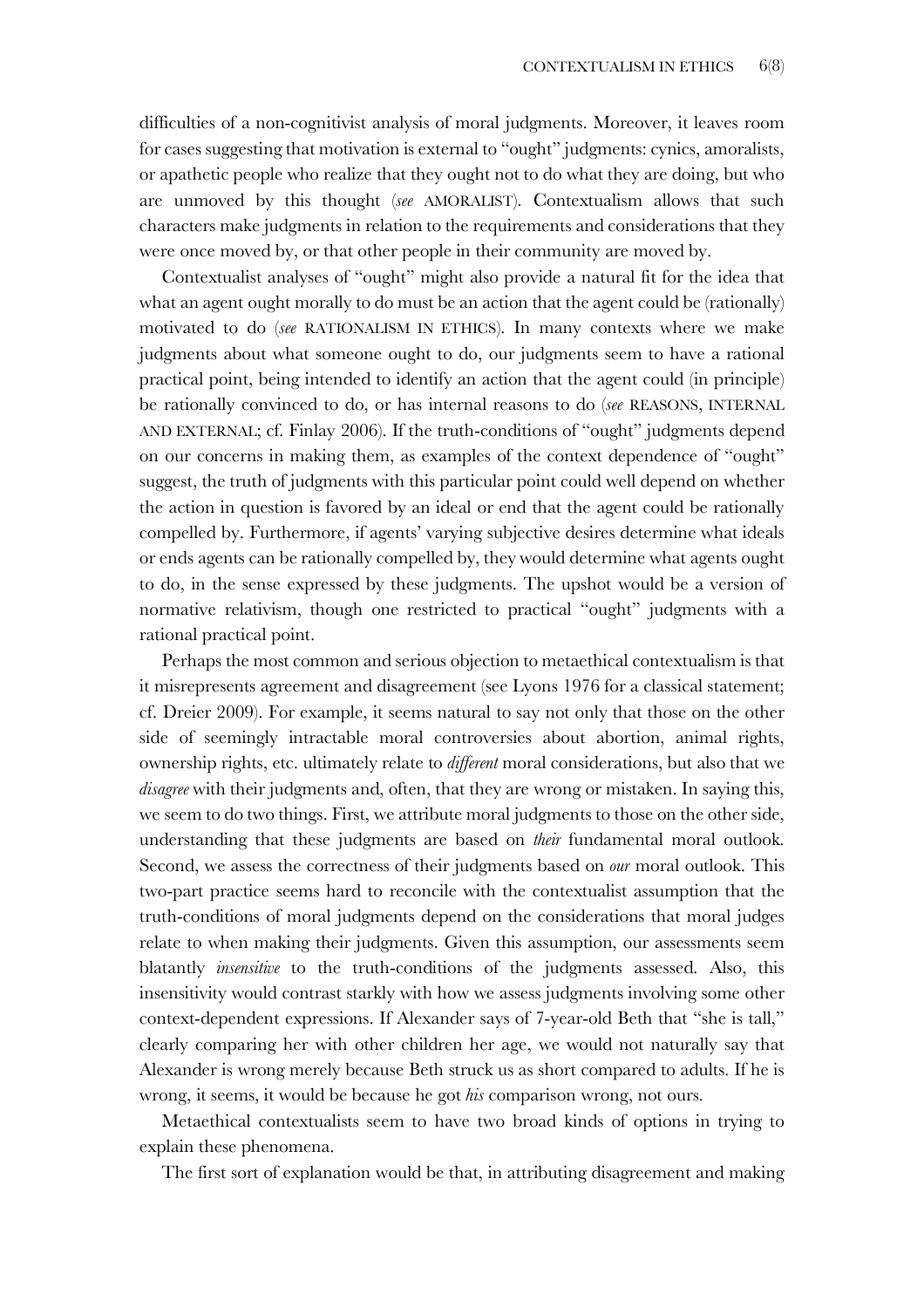insensitive assessments, we make a mistake. Perhaps we make a *semantic* mistake, failing to understand that the truth‐conditions of moral judgments depend on the considerations that are relevant in the context of judgment. Given that such semantic blindness seems constrained to some specific context-dependent domains (including moral discourse, but excluding attributions of tallness), this explanation would seem plausible only if something about these domains would make this mistake particularly likely (cf. Francén Olinder 2013). Or perhaps, in spite of the deep differences between parties of intractable moral disagreements, we make a *pragmatic* mistake, failing to take into consideration the possibility that the parties ultimately relate to different considerations in making their judgments. The pragmatic suggestion gets some support from empirical data indicating that insensitive assessments of correctness or incorrectness become less common as the difference between moral outlooks becomes increasingly radical and thus harder to ignore (Sarkissian et al. 2011). If this is right, contextualists need not worry about seemingly insensitive assessments. But data also suggests that we continue to attribute *disagreements* between parties with radically different moral outlooks even while ceasing to insensitively assess correctness and incorrectness (Khoo and Knobe 2016). Apparently, then, contextualists would still need a nonstandard account of disagreement attributions.

Another sort of explanation sees attributions of disagreement and insensitive assessments as perfectly adequate given the *practical function* of moral judgments. Moral questions are largely shaped by concerns about how to behave, what attitudes to have, and what behavior and attitudes to publicly support, and we normally expect people's moral judgments to correspond to attitudes guiding their behavior and emotional reactions. Because of this, we have a practical interest in keeping track of when people make moral judgments with conflicting attitudinal or behavioral consequences, as such judgments constitute a kind of *practical* disagreement. We also have an interest in assessing the correctness of moral judgments of others relative to the considerations that we endorse as publicly upheld guides of conduct. Even given contextualism, this could explain not only attributions of disagreement and why we make insensitive assessments, but also why such assessments are limited when moral outlooks seem to rule out any common guides of conduct. Moreover, it would account for the difference between moral talk and thought and other context‐dependent domains – tallness judgments do not normally have the same intimate connection to attitudes and action. (For developments of this suggestion, see Finlay 2014 and Björnsson 2015.)

Whether any of these explanations succeeds is currently an open question, as is the question of whether parties of moral disagreements do have fundamentally different concerns (*see* DISAGREEMENT, MORAL).

*See also***:** AMORALIST; COGNITIVISM; DISAGREEMENT, MORAL; EPISTEMOLOGY, MORAL; INTERNALISM, MOTIVATIONAL; NON‐COGNITIVISM; NORMATIVITY; PARTICULARISM; RATIONALISM IN ETHICS; REASONS, INTERNAL AND EXTERNAL; RELATIVISM, MORAL